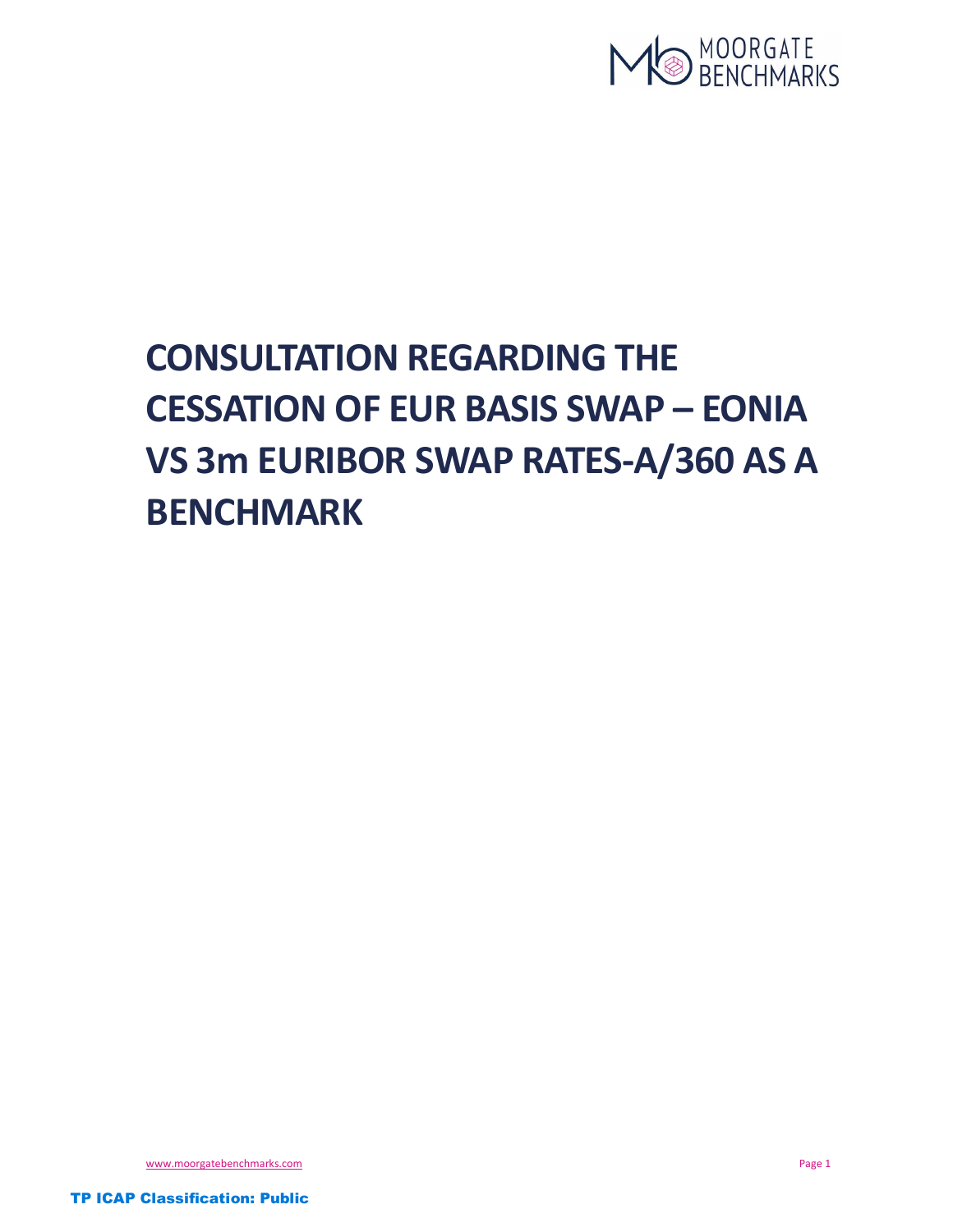

#### 1. Summary

- 1.1.1. Due to the cessation of EONIA as a regulated benchmark, and the subsequent reduction in trading volumes, Moorgate Benchmarks and TP ICAP propose to cease the production and dissemination of the EONIA linked benchmark.
- 1.1.2. This document requests stakeholder comment regarding the cessation plan and timetable detailed herein.

## 2. Administrator / benchmark details

2.1.1. Moorgate Benchmarks is administrator of the below benchmark.

| Benchmark                                                                              | Page | CALCULATOR |
|----------------------------------------------------------------------------------------|------|------------|
| EUR Basis Swap EONIA vs 3m EURIBOR Swap Rates-A/360   ICAPSHORT1   TP ICAP Markets Ltd |      |            |

### 3. Cessation Proposal

- 3.1.1. In accordance with directives provided by the Financial Conduct Authority, Moorgate Benchmarks and TP ICAP propose to cease the production and dissemination of the EONIA linked benchmark.
- 3.1.2. This cessation is proposed to take place after close of London trading on  $11<sup>th</sup>$  March 2022.

#### 4. Consultation Process

- 4.1.1. Stakeholders wishing to respond to this consultation should do so via email to info@moorgatebenchmarks.com.
- 4.1.2. Responses should be submitted by the close of business on 26<sup>th</sup> January 2022.
- 4.1.3. Moorgate Benchmarks will publish its response to any submissions and its final planned process, on 9th February 2022.
- 4.1.4. Cessation of benchmark (if no change results from the consultation process) will take place after London trading closes on 11 March 2022.

# 5. Cessation Questions

- 5.1.1. Do you wish to raise any concerns regarding the proposed cessations?
- 5.1.2. Do you wish to raise any concerns regarding the proposed timetable?